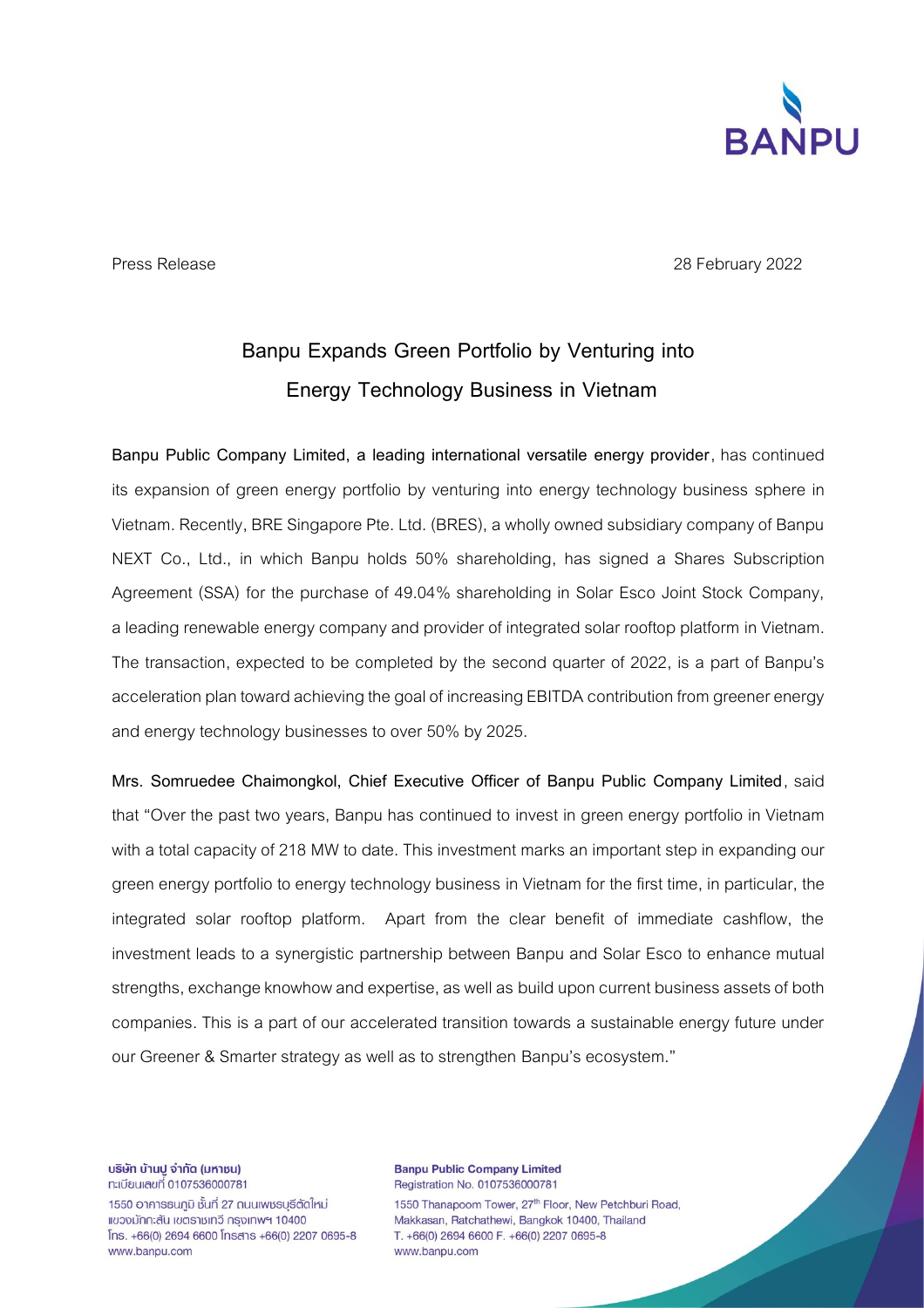

Solar Esco Joint Stock Company is a leading renewable energy company in Vietnam, providing a full-fledged solar rooftop platform covering planning, development, as well as providing EPC (Engineering, Procurement and Construction) and O&M (Operations and Maintenance) services with over 15 years of experience of servicing and working with diversified partners and customers across the country, comprising commercial centers, industrial plants and factories, and warehouses with existing capacity of 20.4 MW, and potential capacity of 106 MW in pipeline.

The acquisition of shares in Solar Esco for USD 14.5 million (approximately THB 466 million) under this transaction is another significant step for Banpu to strengthen its energy technology business and expand Banpu's smarter energy platform by scaling up solar rooftop business to reach new customers in overseas markets. In addition, this partnership also leads to potential investment opportunity in other related businesses e.g., solar panel manufacturing, island microgrid system, micro wind turbines and smart home solutions, etc.

"Continuous investment expansion of our international business is going alongside our new S-Curve strategy with focus on strengthening Banpu NEXT's business ecosystem and investing in new energy technology businesses. This helps accelerate Banpu Transformation process by capitalizing on new investment opportunities to achieve the growth target under energy generation business of 6,100 MW, with the EBITDA from greener energy and energy technology businesses accounting for over 50% of its portfolio in 2025, reinstating our ambition in delivering the Smarter Energy for Sustainability," concluded Mrs. Somruedee.

For more information on Banpu businesses, visit [https://www.banpu.com/,](https://www.banpu.com/) and Facebook [https://www.facebook.com/Banpuofficialth/.](https://www.facebook.com/Banpuofficialth/)

**###**

บริษัท บ้านปู จำกัด (มหาชน) n:เบียนเลขที่ 0107536000781

1550 อาคารธนกมิ ชั้นที่ 27 ถนนเพชรบุรีตัดใหม่ แขวงมักกะสัน เขตราชเทวี กรุงเทพฯ 10400  $[$ ns. +66(0) 2694 6600  $[$ nsans +66(0) 2207 0695-8 www.banpu.com

**Banpu Public Company Limited** Registration No. 0107536000781 1550 Thanapoom Tower, 27<sup>th</sup> Floor, New Petchburi Road, Makkasan, Ratchathewi, Bangkok 10400, Thailand T. +66(0) 2694 6600 F. +66(0) 2207 0695-8 www.banpu.com